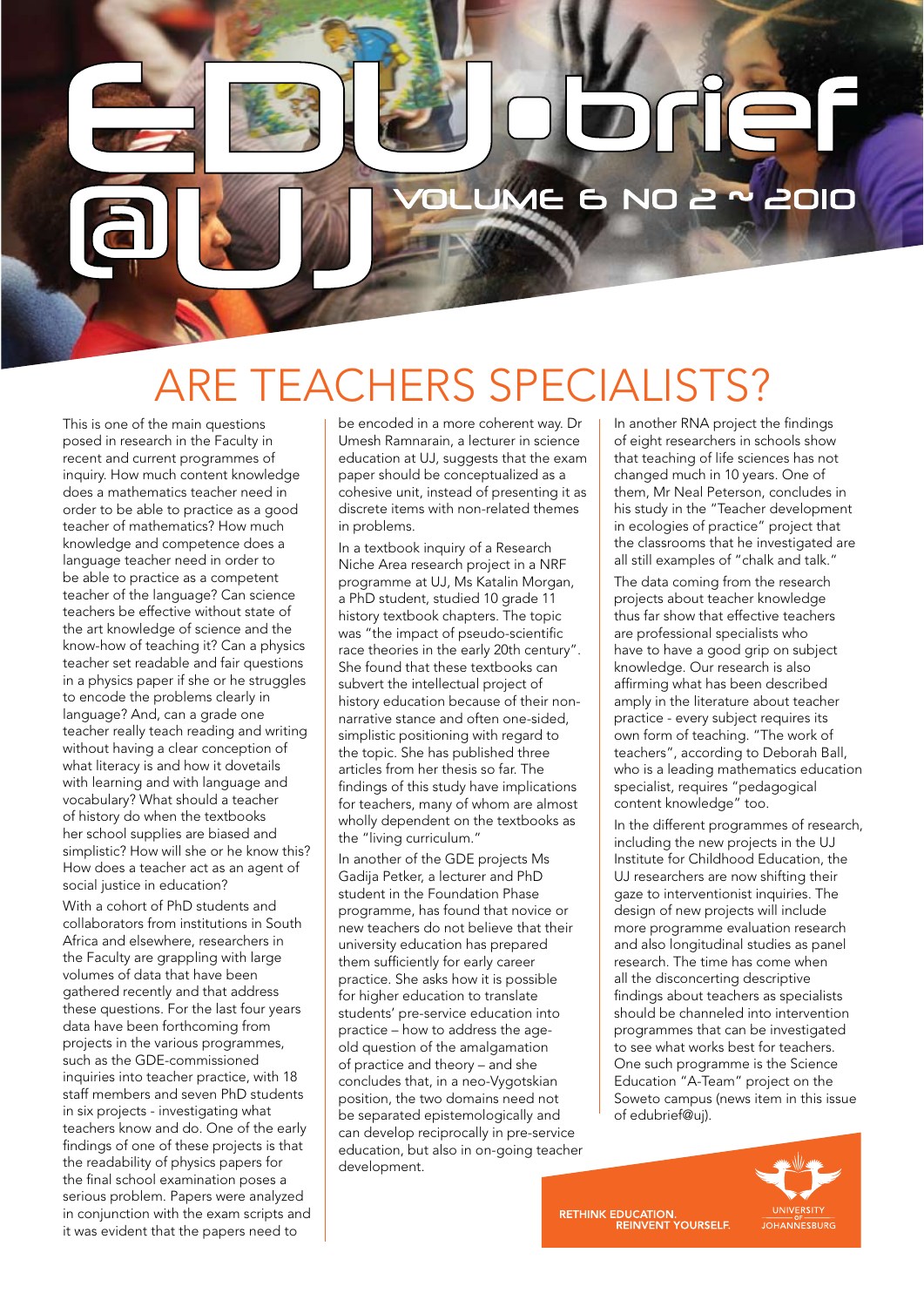#### UJ STUDENTS TEACHING IN **CINCINNATI SCHOOLS**

Earlier this year the Faculty of Education signed an agreement with the Department of Teacher Education, of Miami University (Ohio) in USA, which includes a student exchange programme. In September 2010 the first five UJ students visited Miami University. Life Sciences students Ms Corine van Vreden, Ms Cherine Pretorius, Ms Courtney Armstrong, Ms Laura-Jane White and Ms Kira Watson spent two weeks at Miami University and a few inner-city schools in Cincinnati. Here are some of their comments on this experience:

Cherine: The American school experience was a wonderful opportunity to grow as a teacher. American teachers are highly motivated, but the students in American schools are very different. South Africans (that I have seen in schools) show more respect for the teachers and the schooling environment. I think the school uniforms we wear also makes a difference. It was enlightening to see inclusive education in pracitce as it is only a concept being introduced in South African schools.

Corine: I realized in the USA how important it is to challenge students cognitively. I attended the so-called "Advanced Placement" classes, where the students follow a curriculum that is almost comparable to first year university coursework. And they rise to the challenge!

This exchange programme will continue next year. The students fund their own travel and stay with Miami University staff while in the US. Funding plans for a broader-based participation in this venture are under way.



*Ms Cherine Pretorius, Ms Laura-Jane White, Ms Corine van Vreden, Dr Josef de Beer, Ms Kira Watson, and Ms Courtney Armstrong*

#### THE SCIENCE EDUCATION "A-TEAM"

During September – October 2010 the Faculty of Education launched a new programme in Soweto, called Excelling in Science Education. It is a professional development venture to assist 28 science teachers from the larger Soweto region who wish to advance their professional knowledge. The aim of this project is also to nurture communities of practice in a systemic way, over three years, involving school leaders as well as teachers. Because the teachers are working towards becoming excellent or "master" science teachers, we named the project The Science Education A-Team.

Over the next three years, the teachers will be participating on EdulinkNextGen as an online community of practice. In this cyber discussion space they will support one another in-between workshops. Their discussions and reflections will be monitored by two mentors - Prof George Dawson, retired from Florida State University, Tallahassee, USA, and Dr Joel Dawson, a retired science teacher and ex-principal.

The project will be housed in the Centre for Education Practice Research (CEPR), on the UJ Soweto campus, from where it will also be researched. Dr Josef de Beer is the project leader and explains how this intervention is one of the outcomes of the Research Niche Area work in teacher development, an NRF project of which he is also the leader.



*The A-Team with mentors Prof George Dawson Dr Joel Dawson*

#### FOUR NEW PARTNER **SCHOOLS**

The Faculty of Education signed a memorandum of understanding with four new partner schools. These schools and the existing 11, serve as sites for UJ students' service learning. The new members of this dynamic partnership system are Coronationville Secondary School, Lee Matthews Trauma Centre, Elandspark Primary School LSEN, and Westbury Secondary School.

The aim of partnering with these schools is to establish a mutually beneficial relationship. The students benefit by building collaborative networks with schools and by gaining experience in practice that goes beyond the customary school experience requirement for an Education degree. Students offer approximately 90 hours of service for one year to each school. The Faculty staff also offers these schools development workshops in, for example, school discipline, shoestring science teaching and inclusive education.



*Community Engagement: Faculty of Education and partner schools representatives Prof Sarah Gravett (Executive Dean) and Dr Nadine Petersen (UJ Service Learning expert) are seated in the front row.*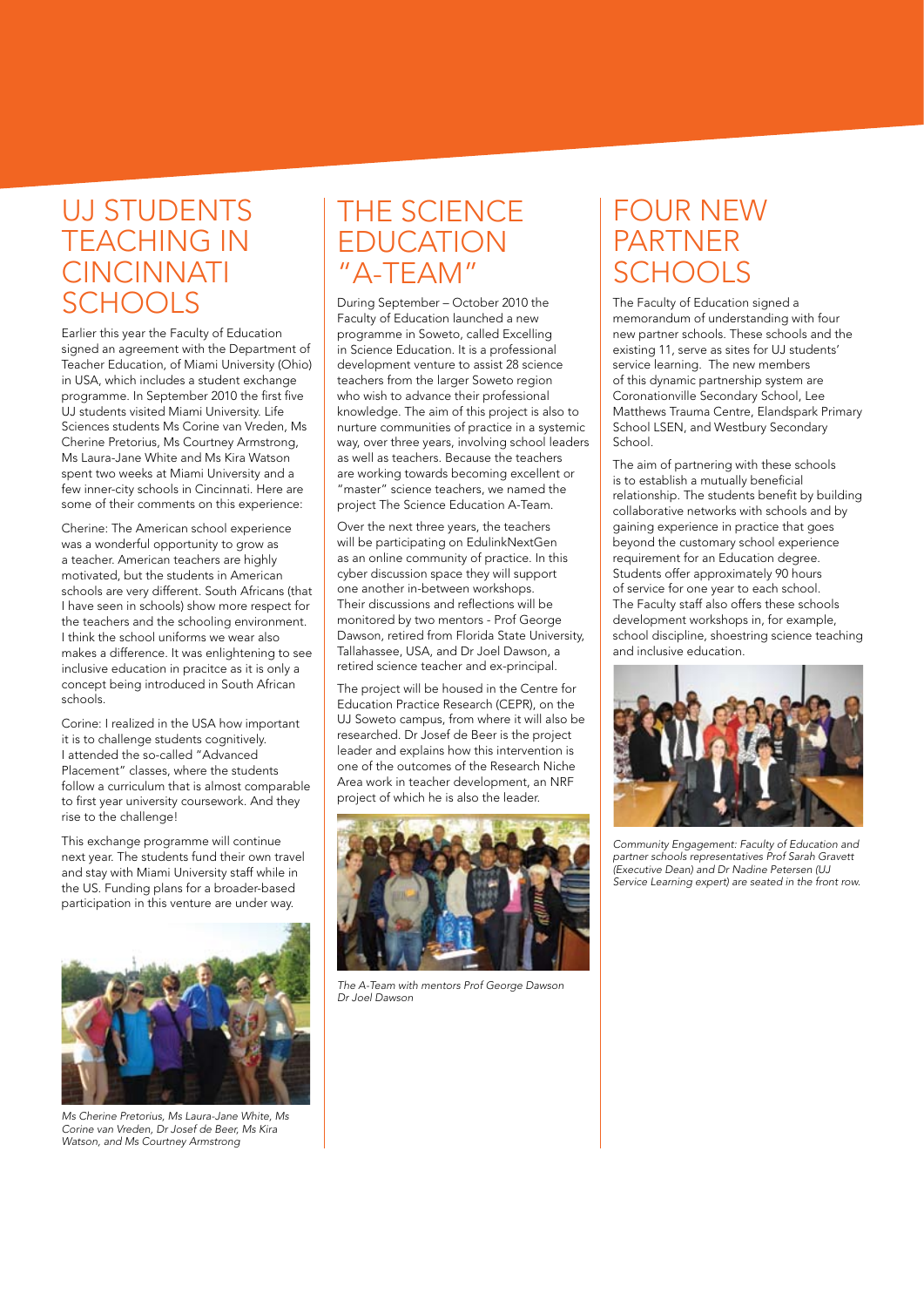#### AN ALUMNUS TO PRINCIPAL BE PROUD OF – DR STEVEN **WHITELAW**

Dr Steven Whitelaw graduated with a D Ed in 2008, supervised by Dr Josef De Beer. The focus of his thesis was exploring connection between novice teachers' experiences and the unacceptably high attrition rate found in this vulnerable group. Dr Whitelaw is of the view that hierarchical structures within many school staff bodies have the effect of marginalizing new teachers. The problem is exacerbated by the lack of a culture of meaningful induction practices in most cases. Dr Whitelaw has published an article in the internationally ISI-accredited journal Education as Change with the title "New Teachers in a Pseudocommunity of Practitioners" (Vol. 12, number 2, December 2008).

Dr Whitelaw currently teaches History at St. Dunstan's College in Benoni. In addition, he offers free afternoon teacher development courses to all novice teachers in the area. Over the last three years almost 200 teachers have taken advantage of these courses. For this Dr Whitellaw was recently recognized by a local community organization. He has addressed school principals' organizations both in Gauteng and the Western Cape on the establishment of regional induction centres



*Dr Steven Whitelaw* 

## **NETWORK** TO IMPROVE LEADERSHIP IN SCHOOLS

The UJ collaborative programme with Harvard University is well under way. It will be formalized publicly with the launch of the Education Leadership Institute (ELI) on 23 November 2010. As part of the ELI the UJ Principal Network serves to bring education leaders together in discussion and collaboration. The Network had its fourth conversation with guest speaker Ms Palesa Tyobeka, Deputy Director General for Teachers, Education Human Resources Development and Institutional Development at the National Department of Basic Education, who addressed the participants. The focus of her presentation was the changes in the curriculum, which has caused some concern and uncertainty among school leaders. Mr G. Meyers from the Suid Afrikaanse Onderwysers Unie (SAOU) was also part of the panel, as was Mr. R. Somnath, from the South African Democratic Teachers Union (SADTU).

A website is being developed for ELI with the aim of providing a vital, interactive communication forum for all stakeholders involved. This website will offer the benefits of attracting new principals and others interested in educational leadership, who can interact with each other. There will be Facebook and YouTube links as well. For example, there is already a commentary on the existing Facebook page by a Pretoria school principal about the accountability of district officials, and this is expected to spark some discussion and debate.



*Mr. R Somnath, Mr. G. Meyers and Ms. P. Tyobeka*

#### PAPER PRAYERS IN DIVERSITY WEEK

Diversity Week at UJ aims to establish an enabling institutional environment for optimal cultural integration. The Faculty of Education contributed to Diversity Week through its Department of Educational Psychology. During this week, BEd Honours students participated in a Paper Prayers workshop. This workshop uses arts-based methods for teaching HIV AIDS awareness in schools.

Prof Kim Berman, from the Visual Art Department in FADA and Ms Shannin Antonopaulo, from the Artist Proof Studio in Newtown, assisted the students. The concept of Paper Prayers originates from the Japanese custom of making a small art work which can be used as a gift of healing or well being. The Honours students, many of whom work with special needs children in schools, were shown the skills of printmaking from various textures. They were invited to design an art work for somebody who is ill as a gift of healing.



*Students displaying their finished project*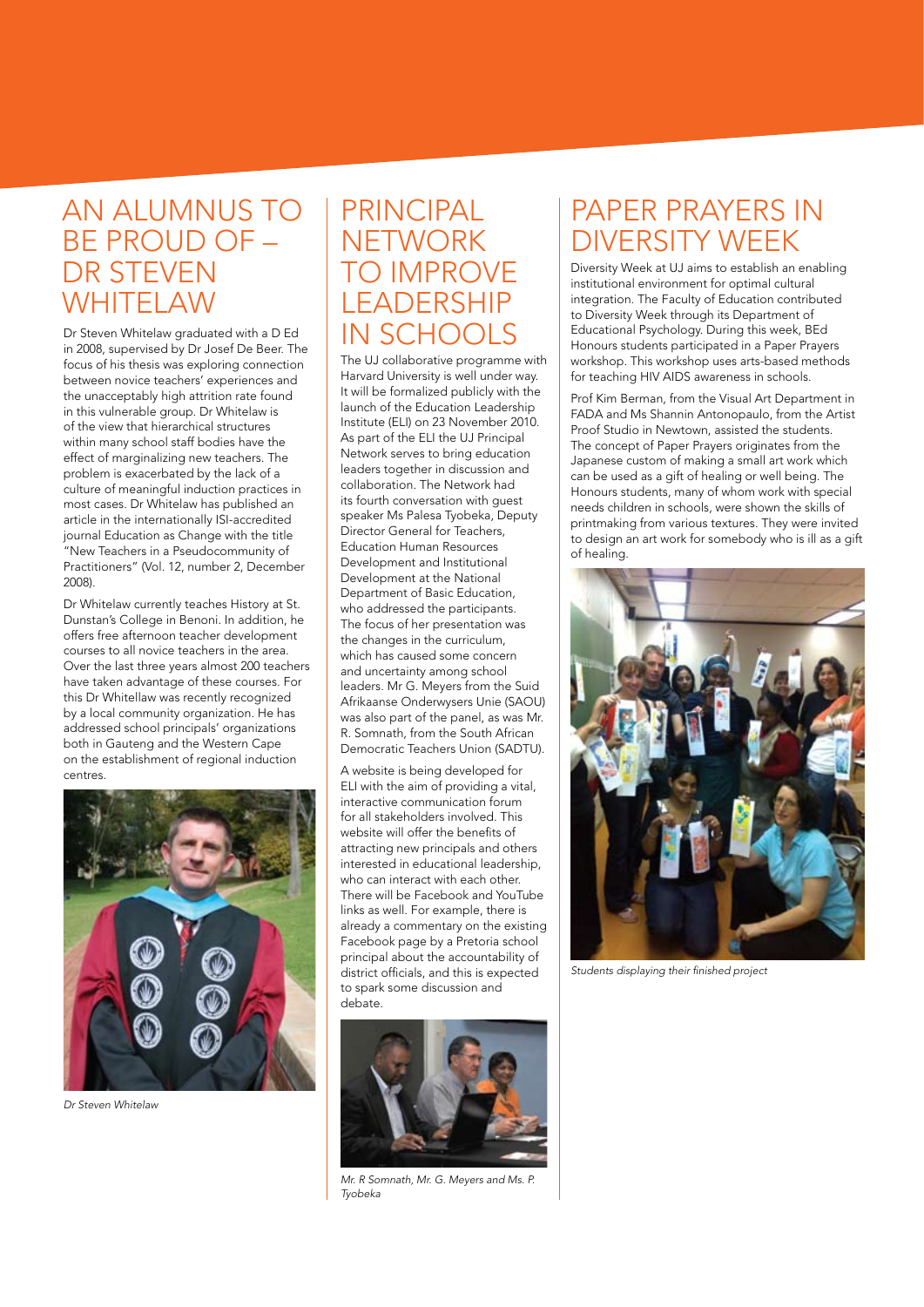#### UNDER-**GRADUATE STUDENTS** DOING RESEARCH IN LIFE **ORIENTATION**

Life Orientation students embarked on a research project during their school experience recently. The topics that they selected ranged from child abuse, child trafficking and children's rights. Dr Dinah Magano, their lecturer, together with all the lecturers in the department of Educational Psychology, assessed their posters. Students also presented their research to the department. The students found that teachers focus mostly on what is in the textbooks. From the various projects' findings it was clear that few teachers knew the procedures for reporting abuse cases. The students commented that this first field research had alerted them to what educational inquiries can mean for a better understanding of the many problems that schools and teachers face.



*Students embarking on a research project in Life Orientation*

For more news and events, please visit the news link on the Faculty's website:

http://www.uj.ac.za/ EN/Faculties/edu/ newsandevents/Pages/ home.aspx

#### ECONOMICS TEACHING METHODS WORKSHOP

The Gauteng branch the South African Foundation for Economic and Financial Education (SAFEFE) recently presented a workshop for pre-service teachers. Ms Jackie Ramdhani from the Dept of Curriculum and Instruction at UJ coordinated the workshop.

Pre-service teachers from both UJ and Wits were invited to attend. For two days the participants grappled with ways to teach topics such as scarcity and choice, productivity, demand and supply, market structures, property rights, and role of governments. Facilitators utilized simulations, demonstrations of collaborative learning events, the place of direct instruction in economics teaching, modeling, and many conventional as well as innovative methods and techniques. In addition to Ms J. Ramdhani, Mr A. Wentzel, Ms M. Biyase and Ms L Greyling from the Faculty of Economics and Econometrics at UJ, and Ms J. Mashilo from the GDE assisted in this developmental workshop.



*Students doing a string activity in a demonstration of a cooperative learning event in a lesson*

### SENIOR PROFESSOR OF LINGUISTICS OF THE CEPR

Prof Elizabeth Henning, who works in the UJICE (University of Johannesburg Institute for Childhood Education) and also runs the CEPR (Centre for Education Practice Research) at UJ, has been asked to serve as adviser in a project of the Science Research Institute (SRI), which was founded at Stanford University. The project will be supported by the National Science Foundation in the US. She will assist in developing a language of description and patterns of classroom communication in science classrooms in a three-year inquiry, working with colleagues from a number of US institutions.

She has also been appointed as board member of the "International Journal of Childhood Education".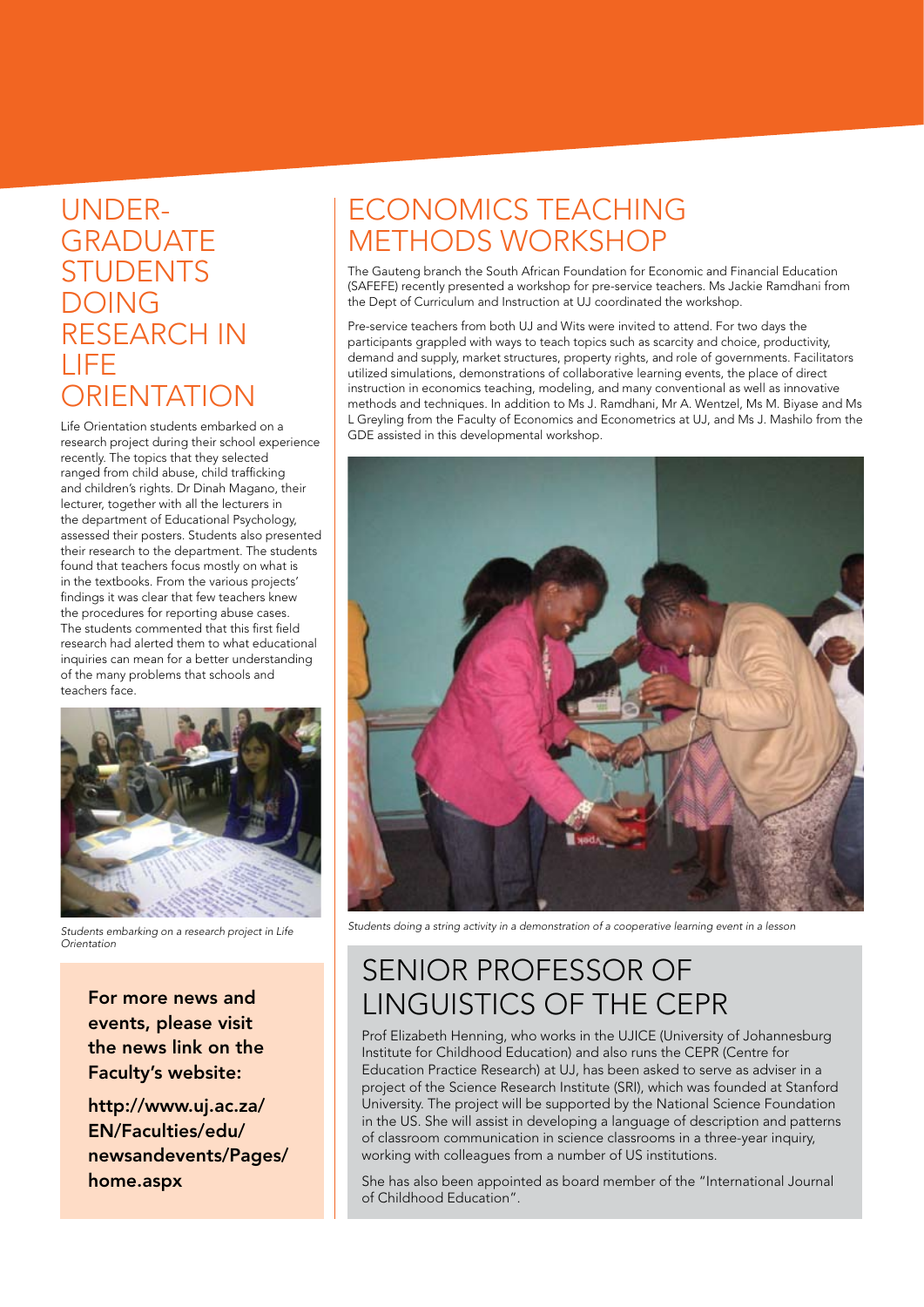#### WHAT GREAT FUN! ESCAPE THE ORDINARY - 702 WAI K THE TAI K

The early hours on a cold July Sunday morning beckoned the Faculty of Education's tutors to start walking. Our team consisted of seven tutors in the branded UJ Orange T-shirt. We stood out and felt proud. The Walk the Talk was a socially enriching experience. Our team walked the 5km briskly, accompanied by laughing and talking about all sorts of things – academic and social. Participating in this event not only proved to be a fitness challenge for most of us (and surprisingly we were fairly healthy) but also provided a casual platform to mingle with students from other institutions. This was evident with all thousands of walkers and experiencing the acceptance of people from different cultures, religions and social backgrounds was a highlight for all of us. We walked, ate fruit (all part of the do-health campaign), and danced with pineapples!

*-The Tutor Team*



*Tutor team on the 702 Walk the Talk - team members: Ms Shafe'ah Orrie, Mr Wessel Sonnekus, Mr Shepherd Chimbetete, Mr Amiel Mavugara, Ms Siphesihle Hadebe, Ms Elaine Steyn, and Ms Mretha Laubscher*



*Dr Nazreen Dasoo*



*Dr Nkosi Sishi*

#### PhD students graduate - Dr Nkhosi Sishi and Dr Nazreen Dasoo

Two PhD candidates, supervised by Prof Elizabeth Henning and Vice Dean Prof Coert Loock, graduated in May this year. Dr Dasoo's research, co-supervised by Prof T Uys, was motivated by her strong conviction of the important role values play in education in building a moral and just society. She researched 144 teachers in an Advanced Certificate Programme in Values Education. A main conclusion of the study was that social justice in education requires that teachers value education itself. Dr Dasoo is currently a senior lecturer in the Faculty in the Department of Curriculum and Instruction.

Dr Nkhosi Sishi's research, supervised by Prof C Loock and co-supervised by Dr P du Plessis and Prof B Smit, focussed on the role of subjectivities in school assessment policy implementation at the classroom level. He used the theoretical lens of Michel Foucault while looking at power, discourse, subjectivity and interpretation of existing knowledge. The findings of the study show that teachers were frustrated by the invisible role and inadequate leadership on the part of education management. Recommendations included that synergy be created between educational change, the capacity of employees to deal with change and the resources and support provided for policy implementation and change management. Dr Sishi is currently the Chief Director: Measurement, Assessment and Examinations at the Department of Basic Education.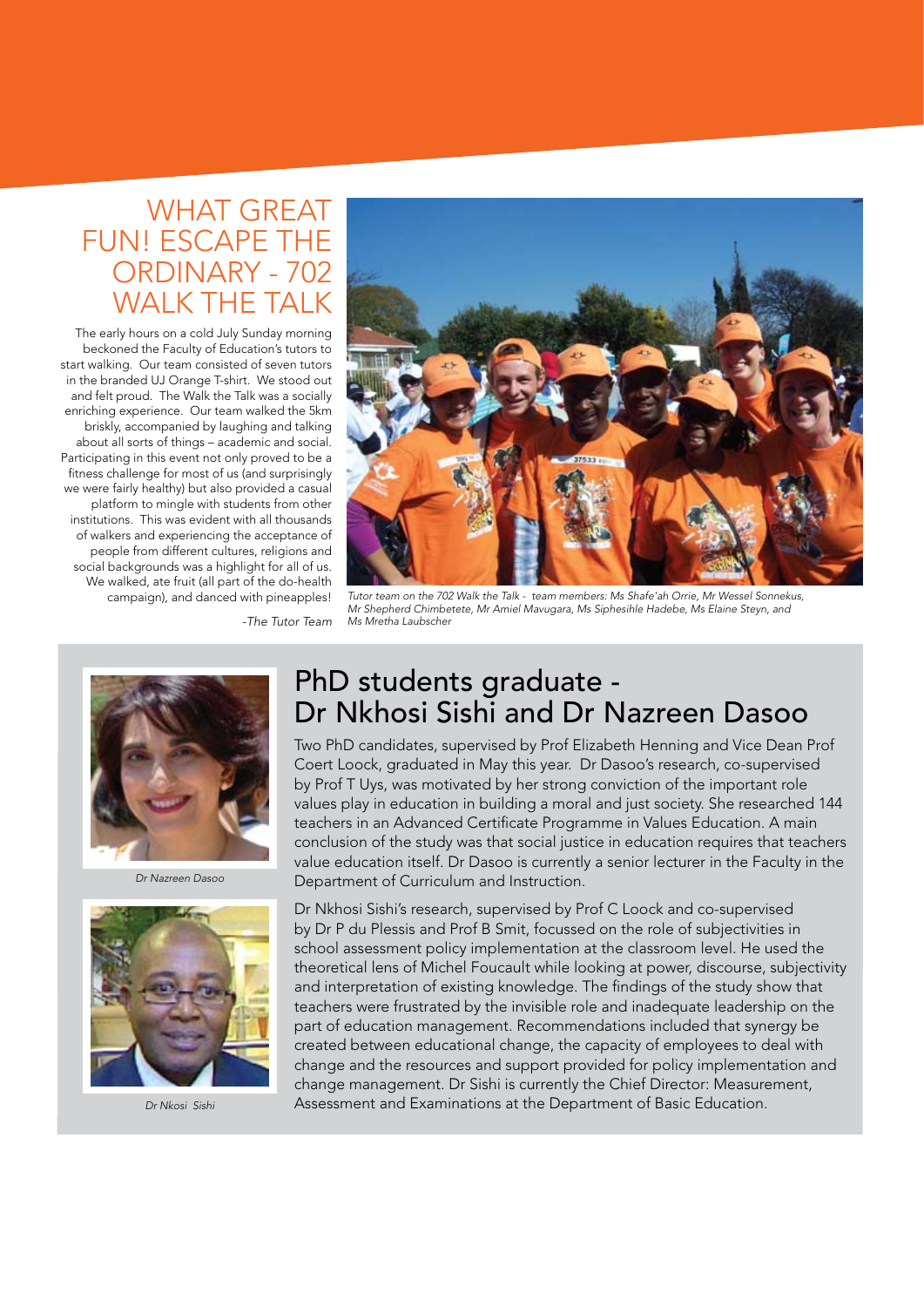#### NAMIBIAN PRINCIPALS IN UJ ADVANCED CERTIFICATE IN EDUCATION (ACE) PROGRAMME

This UJ programme in Namibia is sponsored by the FNB-Foundation, the Anglo Skorpion Foundation, the Rössing Foundation and the Pupkewitz Foundation in Namibia, showing how the leading private sector companies value leadership in education in the country.

Namibian school leaders, like their counterparts in sub-Saharan Africa, face huge challenges. They all have to manage schools where HIV/AIDS is rampant. They have to assure quality education and establish patterns of conduct in schools where children and youth are feeling the effect of societal strain and where school discipline is becoming a major problem.

A few of the principals who participated in the course reflect:

"I am of the opinion that the moral and physical support has been vital in making a success story of this course."

"It provided a platform of communication where we as principals could interact with each other to find out that we face the same challenges and that our common goal is to serve our country to the best of our abilities".

"On the question of whether this course is suitable for Namibian school leadership, I would say that it surpassed my expectations and I would recommend it to all who aspire to become principals or head of departments at schools."

This year fifty two candidates received the Advanced Certificate in Education ACE (School Leadership and Management). The graduates included principals in the Karas area as well as those from Swakopmund. Part of the procession at the graduation ceremony were Mr J. Ellis (Ministry of Education), Ms E. Kirchner (Rector of the Windhoek Teachers College), Prof Aoula (Dean of the Education Faculty at UNAM), Prof S. Gravett (Dean, Faculty of Education UJ), Prof C. Loock (Vice Dean Faculty of Education UJ), Mr S. Saayman (Director of the Obip Training Centre), members of the Faculty of Education at UNAM, and members of the of Faculty of Education at UJ.



*Top student Mr Shangange, with the Vice Dean of the Faculty of Education,UJ, Prof Loock and the rector of Windhoek College of Education, Ms Emma Kirchner, at the graduation ceremony held at Windhoek on 21 August 2010*



*Ms Jackie Gallagher*

#### EDUCATIONAL ENTREPRENEUR IN UJ PARTNER SCHOOLS WINS WOMAN OF THE YEAR AWARD

One of the partners in the UJ community engagement programme is the Sparrow Schools Educational Trust, which includes Sparrow Combined School and Sparrow Foundation School. Ms Jackie Gallagher is the founder and general manager of the schools and this year she was selected to receive the Woman of the Year Award for Education in the Shoprite Checkers annual awards. This award commemorates the anniversary of the biggest massgathering of women in South Africa on 9 August 1956.

Ms Gallagher is a remarkable woman. Twenty years ago she placed a small newspaper advertisement that resulted in her teaching 4 learners every Saturday in a church hall in Joubert Park in Johannesburg. Today her initiative has grown to a well-respected educational organisation that has helped thousands of children prejudiced by the educational policies of the apartheid government to improve their education for a brighter future. The Faculty applauds her entrepreneurship and passion for education.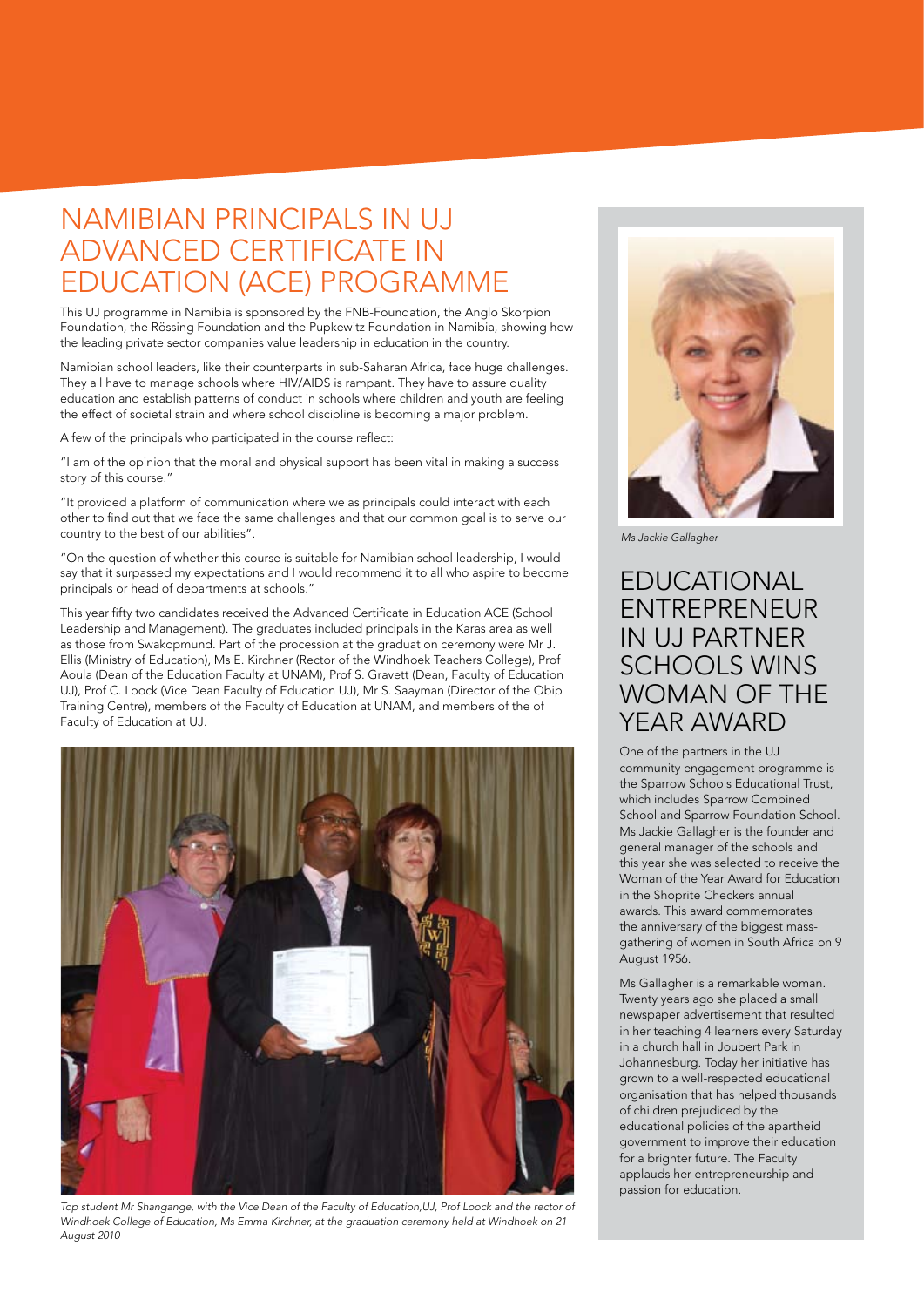#### LAUNCH OF SA UNIFORM DAY JOURNAL OF CHII DHOOD EDUCATION

The Faculty of Education recently launched the SA Journal of Childhood Education (SAJCE). The founding editor of the journal Dr Pinky Makoe addressed the audience, together with Prof Catherine Snow from Harvard University and Dr Dianne Parker form the Department of Higher Education and Training (DHET).

The editorship is at the University of Johannesburg in the Centre for Education Practice Research (CEPR). The general scope of the journal is on language and literacy, numeracy, initial science education, learning and cognitive development, all of which are critical issues in early childhood education. It will aim to advance the status of foundation phase teachers and their education by showcasing articles of a very high standard of scholarship. In the "voices from the field", it will tell the stories of practising teachers to stimulate exchange of ideas and experiences, as well as possible collaborations with researchers. The first issue will be published in February 2011.



*Prof Sarah Gravett, Dr Dianne Parker, Dr Pinky Makoe, Prof Catherine Snow and Prof Elizabeth Henning*

# AT THE FUNDA UJABULE (FU) SCHOOL

In October the first cohort of parents and caregivers of the Grade R children at FU assembled at the school. This all-important meeting highlighted the role of the school as a training and as a research site. It showed the parents how the school functions as a joint UJ-GDE venture to give their children a good chance for a solid educational foundation.

The children received book packages for home reading from the EACHSA Trust in the UK (www.eachsa.org. uk). This Trust provides educational materials for children in Southern Africa. The project was initiated by Prof Max Bergman, who is a visiting professor in the Faculty of Education.

The research in the school is well under way, with the longitudinal study on children's cognitive development and four other projects entering their second year in 2011.



*Grade R Learners of the Funda UJabule school proudly wearing the new school uniform* 

#### HARVARD LITERACY EDUCATION SPECIALIST PROF CATHERINE SNOW AT U.J

In her public lecture on literacy, Prof Catherine Snow from the Harvard Graduate School of Education, highlighted the importance of learning vocabulary prior to learning to read and write. Her lecture, with the title, "Preparations for Literacy: the Early Years," appealed to the large audience of teacher educators, researchers and colleagues from the Department of Higher Education and Training (DHET) and the Gauteng Department of Education (GDE).

She emphasised the importance of learning words, distinguishing sounds, and using language before being introduced to its written form. One bit of statistical information that elicited much discussion afterwards was a study of 12 000 kindergarten (Grade R) children's achievement in end-of-year tests in the 1980s and their employment and related income 30 years later. There was a strong correlation between their early performance and their income levels as adults. Another point she made was that reading is not only for pleasure, for learning, for employment, and for global communication, but also for citizenship. To be critical in a democracy requires (alphabetical) literacy.



*Attentive audience at Prof Catherine Snow's guest lecture*

#### FROM THE EDITOR

*Edubrief@UJ is the biannual newsletter of the Faculty of Education, UJ. The editor wishes to thank the editorial committee and all the various contributors. The committee comprises Prof Sarah Gravett, Dr Dirk Postma, Dr Dinah Magano, Mrs Petro van Rooyen and Mr George Makubalo. The editor would also like to thank Ms Tshepiso Kekae for her contribution to this edition. If you would like to make any comments, please contact us via e-mail: kmorgan@uj.ac.za and visit our website for more news and information: www.uj.ac.za/education.*